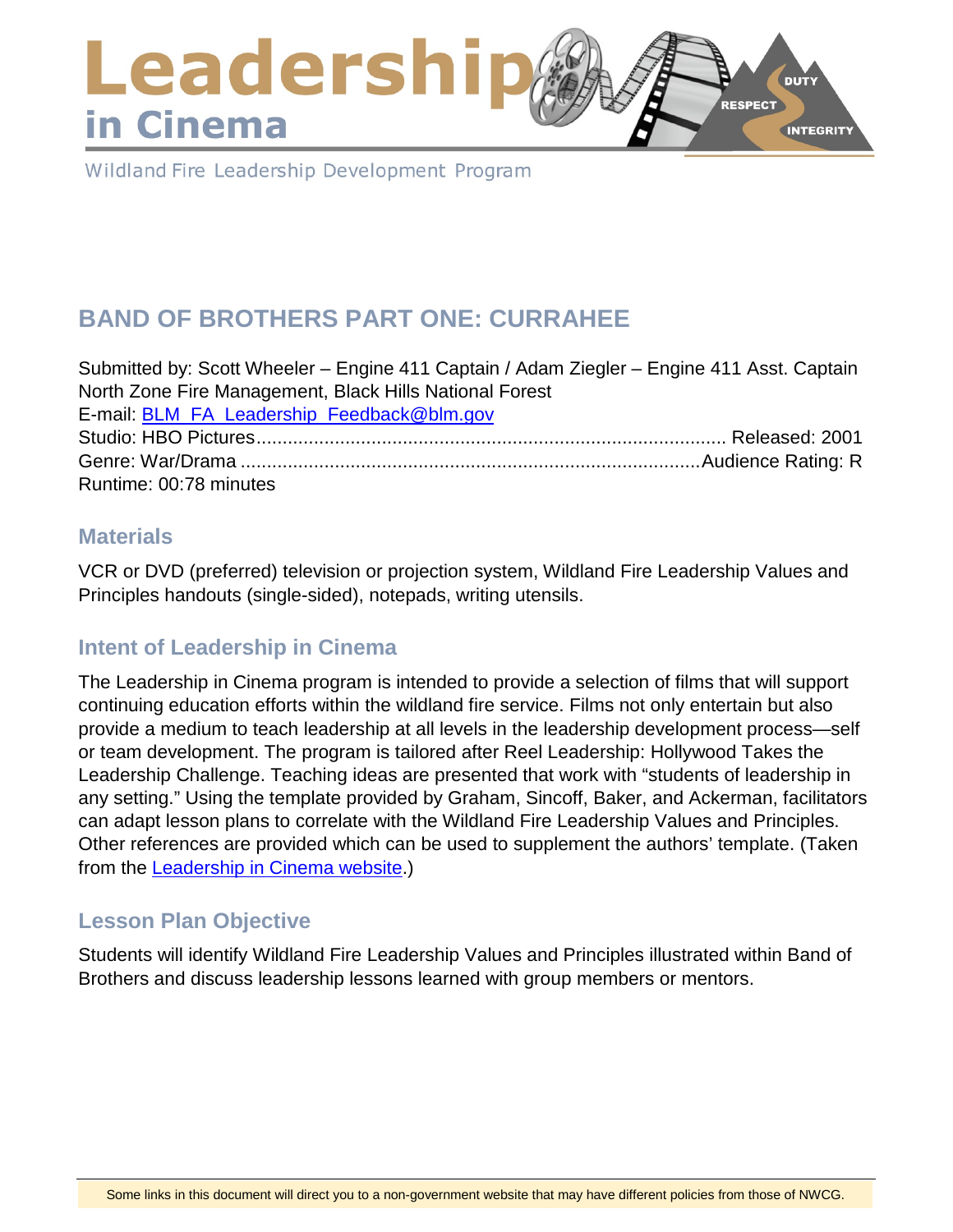### **Basic Movie Plot**

Starting with their rigorous boot camp training in Georgia in 1942, the miniseries recounts the remarkable achievements of this volunteer rifle company, which parachuted into France early on D-Day morning 1944; spearheaded the Market-Garden and Rhine offensives; engaged the Nazis in Bastogne and the Bulge; and captured Hitler's "impenetrable" Eagle's Nest at Berchtesgaden in 1945. (Taken from the [HBO official website\)](http://www.hbo.com/band/landing/currahee.html)

### **Summary for Band of Brothers - Part One: Currahee**

#### (Taken from [Internet Movie Database\)](http://www.imdb.com/title/tt1245384/synopsis)

The first episode of the series opens at Upottery Airfield near Aldbourne, England, on June 5, 1944. Easy ("E") Company of the 506th Airborne regiment of the United States Army prepare for Operation Overlord, the Allied invasion of Normandy, France, on June 6, 1944. The men receive word that weather conditions aren't favorable so the initial air drop is postponed.

The story then flashes back two years to Easy's training at Camp Toccoa, Georgia. The men are trained by Lt. Herbert Sobel, whose methods and punishments are harsh and unfair. No mistake seems to escape Sobel, who cancels weekend passes for the entire company for the slightest infraction by one man. Several of Easy's members are summarily dismissed. Part of Sobel's training regimen involves the running of a steep road winding up a nearby mountain named Currahee. The men are charged to run the three mile road in 25 minutes or less, often heavily equipped or immediately following meals. The men officially become "paratroopers" when they've made their training jumps from C-47 planes, the same they will fly in on missions, and have earned their "jump wings."

Easy is transferred to North Carolina for combat training. While there, Sobel shows incompetence of strategic command during combat exercises. After several months, the men are sent by train to Brooklyn, NY, where they board a ship to England. Further training follows in England, as they wait for the authorization of Operation Overlord. Sobel attempts to have Winters court-martialed for failing to follow orders that Winters never received; punishment would prevent Winters from leading Easy in the invasion. Several sergeants of Easy protest collectively and are harshly punished by their regimental CO, Colonel Sink. However, Sink takes their reasoning seriously and decides to transfer Sobel to a training unit.

The story jumps ahead to late May, 1944. Easy is joined by Lt. Virgil "Buck" Compton. While preparing for the invasion, Sgt. William "Wild Bill" Guarnere mixes his coat up with Sgt. John Martin's and discovers a letter Martin received from his wife in the pocket. Martin's wife has mentioned that Guarnere's brother has been killed in battle at Monte Cassino in Italy and that Bill doesn't know yet. Rather than tell Guarnere and having it affect his performance during combat, Martin hides the fact from him. Guarnere later confronts Martin and tells him he found the note.

The episode ends with Easy and the rest of the invasion force boarding their planes and flying out to their drop zone in Normandy.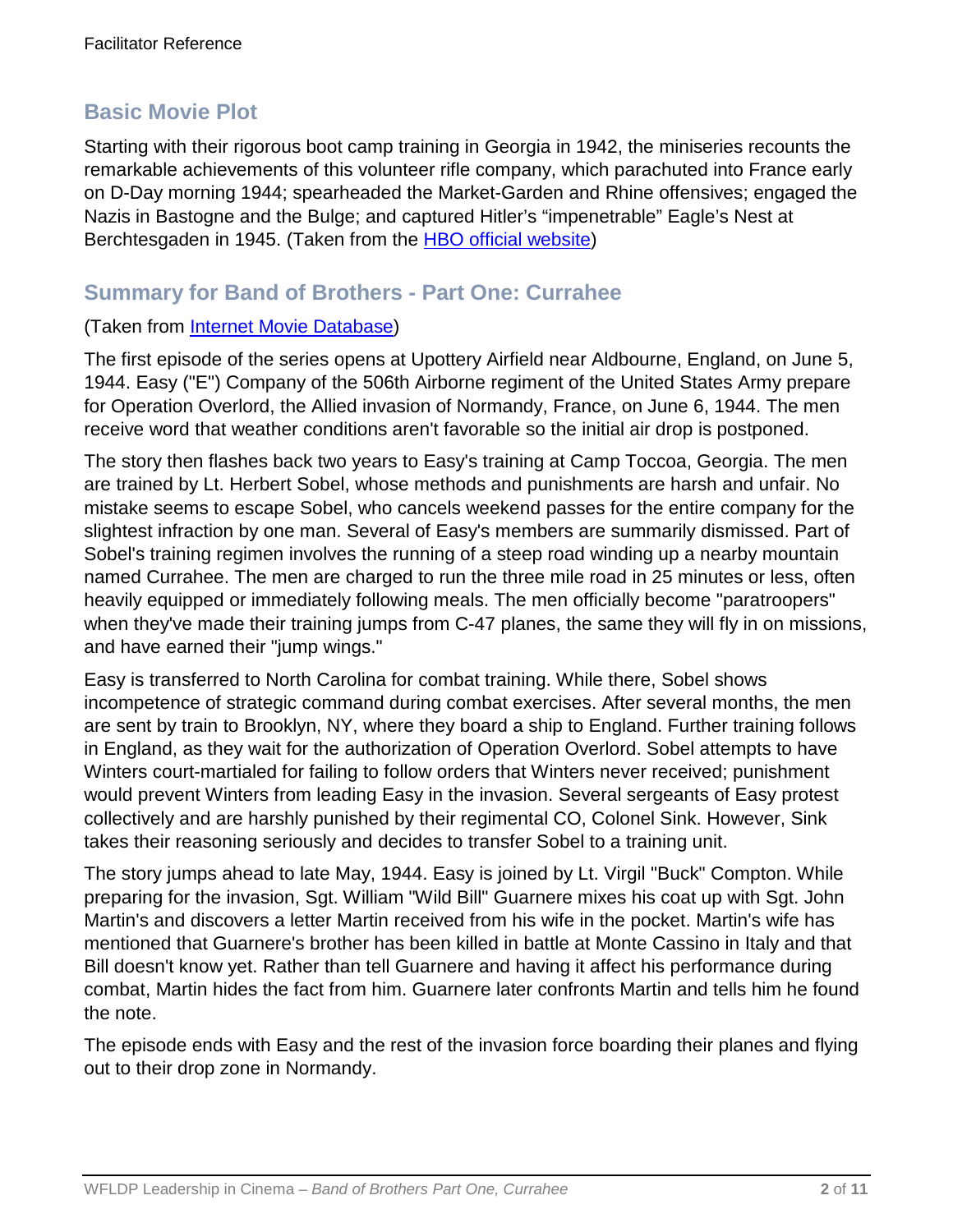# **Cast of Main Characters**

| (Photographs of main characters at the end of the list) |  |
|---------------------------------------------------------|--|

# **Facilitation Options**

Band of Brothers is an excellent leadership film addressing multiple facets of the wildland fire leadership values and principles. Various avenues can be pursued depending upon the facilitator's intent. At a minimum, students can identify the Wildland Fire Leadership Values and Principles that are illustrated in the film. Students should be less concerned with how many principles they view within the film and more concerned with how the principles they do recognize can be used in their self-development as a leader. The film can be viewed in its entirety or by clip selection depending on facilitator intent and time schedules. Another method is to have the students view the film, and then hold the discussion session with the entire group.

### **Full-film Facilitation Suggestion**

When opting for the full-film method, the facilitator should follow the outline below:

- Facilitator will go over a basic plot of the movie and cover the objective.
- Review the Wildland Fire Leadership Values and Principles with students (Hand out sheets)
- Advise students to document instances within the film that illustrate/violate the Wildland Fire Leadership Values and Principles on the handout provided.
- Show students Band of Brothers Part One: Currahee.
- Break. After showing the movie, provide at least 15 minutes for a break, and also give time for the students to discuss their finding and reflect on how this movie applies to their jobs and private lives.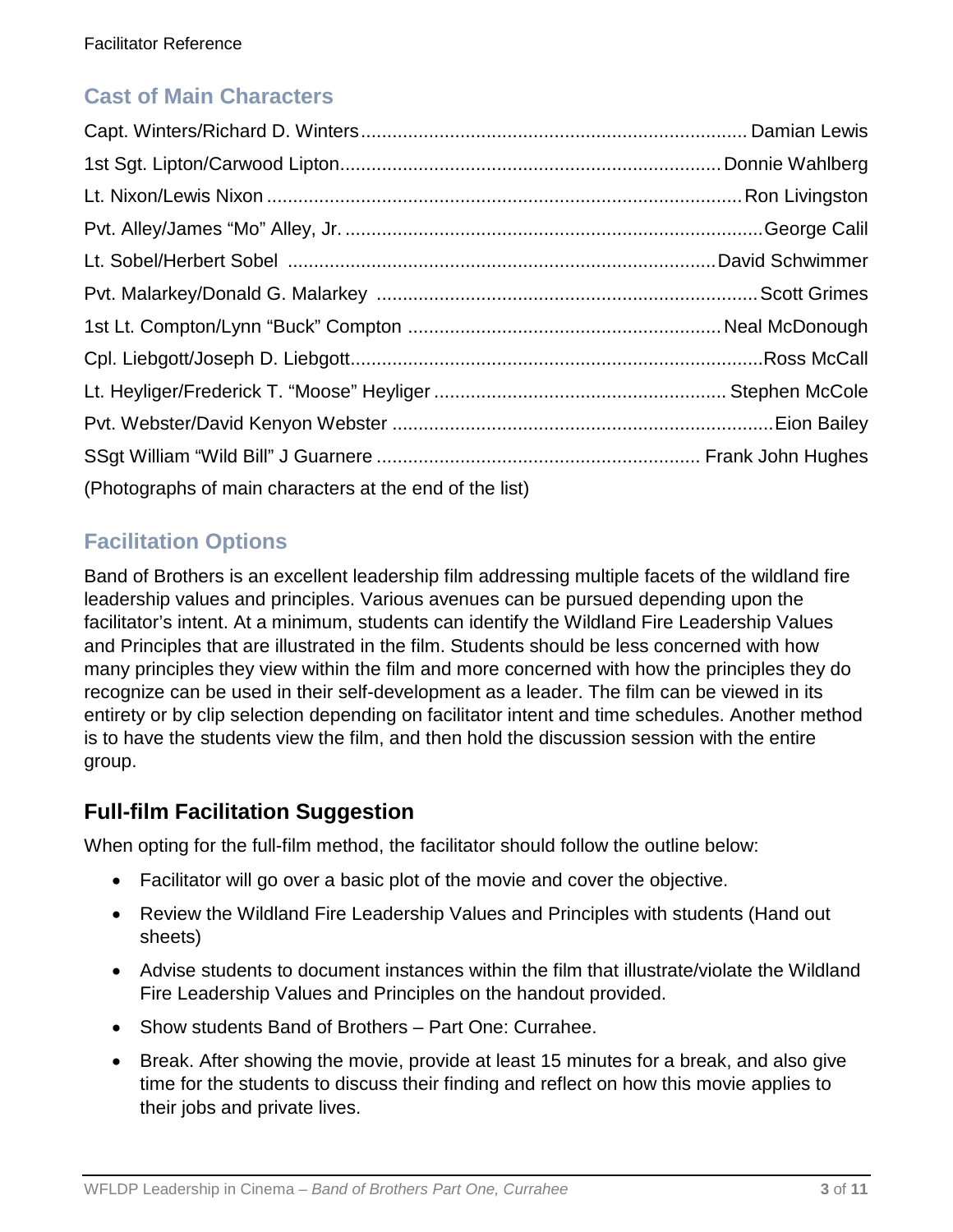- Have students discuss their findings and how they will apply leadership lessons learned to their leadership role in wildland fire suppression. The facilitator can reference the specific clips (see clip facilitation section) to encourage further discussion or help clarify points of interest.
- Wrap up the session and encourage students to apply leadership lessons learned in their personal and work lives, as well as take the opportunity to initiate or update their leadership self-development plan. Also, consider mentioning to the students about acquiring a mentor and relate this to the self-development plan.

# **Clip Facilitation Suggestion**

When opting for the clip method, the facilitator should follow the outline below:

- Break into smaller groups. (Optional) But consider breaking up into three groups, one for each of the values (example).
- Review the Wildland Fire Leadership Value or Principle(s) targeted for discussion. Hand out the sheets, and briefly go over each one, duty, respect and integrity.
- Facilitator will go over a basic plot of the movie and cover the objective.
- Facilitator will briefly describe the clip and guide the discussion of the clip to the specific principle that is discussed. Make sure to get plenty of feedback from the students before revealing the answer. (Spend approximately 5 minutes per clip).
- Have students discuss their findings and how they will apply leadership lessons learned to their leadership role in wildland fire suppression. The facilitator can reference the specific clips (see clip facilitation section) to encourage further discussion or help clarify points of interest.
- Wrap up the session and encourage students to apply leadership lessons learned in their personal and work lives, as well as take the opportunity to initiate or update their leadership self-development plan. Also, consider mentioning to the students about acquiring a mentor and relate this to the self-development plan.

#### *Specific Clip Usage for Band of Brothers - Part One: Currahee:*

*Facilitator Hint:* Ensure familiarity with each individual clip in order to guide the groups.

• The following clips may assist facilitators with leadership discussions. All times are approximate. (Start time/Stop time.)

# **Duty**

**Discussion Point One** (45:50): Non-commissioned officers all band together and write letters to Col. Sink to be reassigned. They refuse to go to battle under Cpt. Sobel for fear he would get them all killed.

**Discussion Point Two** (11:20): Pvt. White refuses to run Currahee.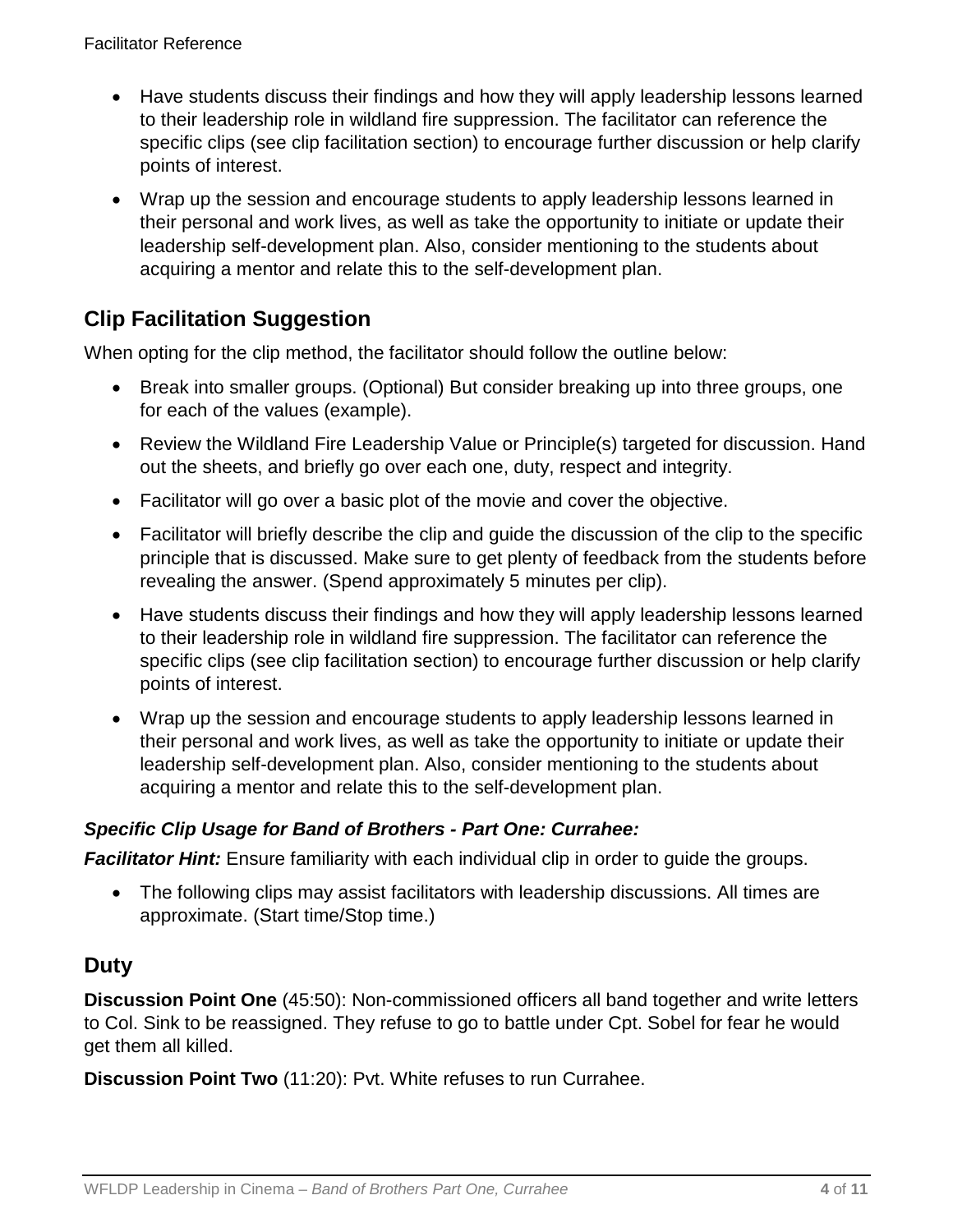**Discussion Point Three** (28:10): Sobel not proficient at job with map reading skills and not making sound decisions. Winters shows proficiency by letting Sobel know they are in textbook position.

**Discussion Point Four** (40:15): Winters takes his squad and continues training mission after Sobel does not show up at rally point. (41:50) Praises men when mission is complete.

### **Respect**

**Discussion Point One** (12:04): Sobel did build a team through hatred "do not help that man". Nixon sums up the strength of company.

**Discussion Point Two** (60:04): As everyone is loading the plane, Lt. Winters helps everyone up individually telling them "good luck, God bless you" and looks them in the eye as they load into the plane.

**Discussion Point Three** (18:27): Fellow soldiers share the hardships when one officer has to run Currahee, some of the squad joins him.

### **Integrity**

**Discussion Point One** (30:50): Winters tells Lieutenants that Sobel's deficiencies will only be discussed among themselves (Welsh, Nixon and Winters).

**Discussion Point Two** (50:00): Col. Sink gives Sobel credit for building a strong Company, but realizes his strengths and weaknesses and sends Sobel to lead jump school instead of sending him with Easy Company as their combat Captain.

**Discussion Point Three** (43:45): Lack of integrity by Sobel by not knowing his weaknesses and seeking to improve them, instead tries to court-martial Lieutenant Winters.

**Discussion Point Four** (11:20): Pvt. White refuses to dress out in PT clothes and run Currahee after weekend passes have been cancelled.

#### Film/Book Discussion

Consider having a few students read Stephen E. Ambrose, Band of Brothers: E Company, 506th Regiment, 101st Airborne from Normandy to Hitler's Eagle's Nest (New York, 1992). Lead a discussion between students who have read the book and those who watched the film. Compare and contrast the book and the movie.

### **References**

- [Band of Brothers website](http://www.hbo.com/band/landing/currahee.html)
- The Avalon Project: [World War II documents](http://avalon.law.yale.edu/subject_menus/wwii.asp)
- National Archives: Powers of Persuasion [Poster Art of World War II](https://www.archives.gov/education/lessons/wwii-posters)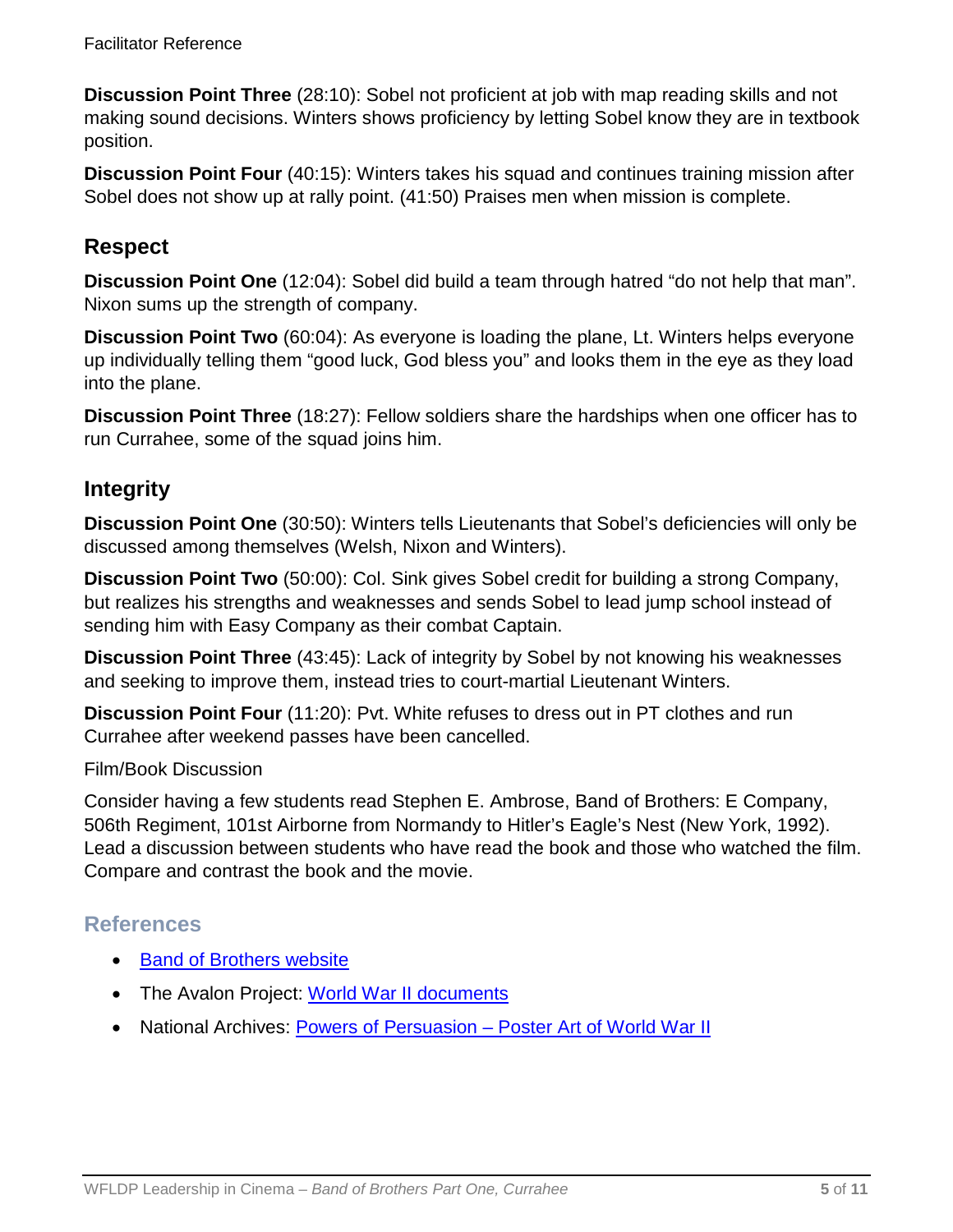### **Resources – Books**

- Ambrose, Stephen E. Band of Brothers: E Company, 506th Regiment, 101st Airborne from Normandy to Hitler's Eagle's Nest. New York. 1992.
- Kennedy, David. Freedom from Fear: The American People in Depression and War, 1929-1945. 1999.

Hyperlinks have been included to facilitate the use of the Wildland Fire Leadership [Development Program website.](https://www.fireleadership.gov/) Encourage students of leadership to visit the [website.](https://www.fireleadership.gov/)

# **Band of Brothers – Part One: Currahee**

### **Facilitator Reference**

Below is a short list of examples from the movie that coincide with the Wildland Fire Leadership Values and Principles. Discuss leadership lessons learned from the film with the class and have the class discuss these within their groups. Have the group document film clips illustrating the Wildland Fire Leadership Values and Principles.

### **Duty**

- 1. Be proficient in your job, both technically and as a leader.
- 2. Make sound and timely decisions.
- 3. Ensure that tasks are understood, supervised and accomplished.
- 4. Develop your subordinates for the future.
	- Winters is very proficient in his job. (Specifically, how did Winters show that he was proficient in his job?)
	- The example of Winters recognizing their position was compromised--he made a timely decision. (Specifically, how did Winters provide an example of making a timely decision?)
	- Briefings given by Winters are examples of good briefings for the situation. (Specifically, how did the briefings appeal to you as a recipient?)
	- Cpt. Sobel is not proficient in his job. (Specifically, how did he show that he was not?)

### **Respect**

- 1. Know your subordinates and look out for their well-being.
- 2. Keep your subordinates informed.
- 3. Build the team.
- 4. Employ your subordinates in accordance with their capabilities.
	- Winters knows all the men under his command by name. (Why is this important?)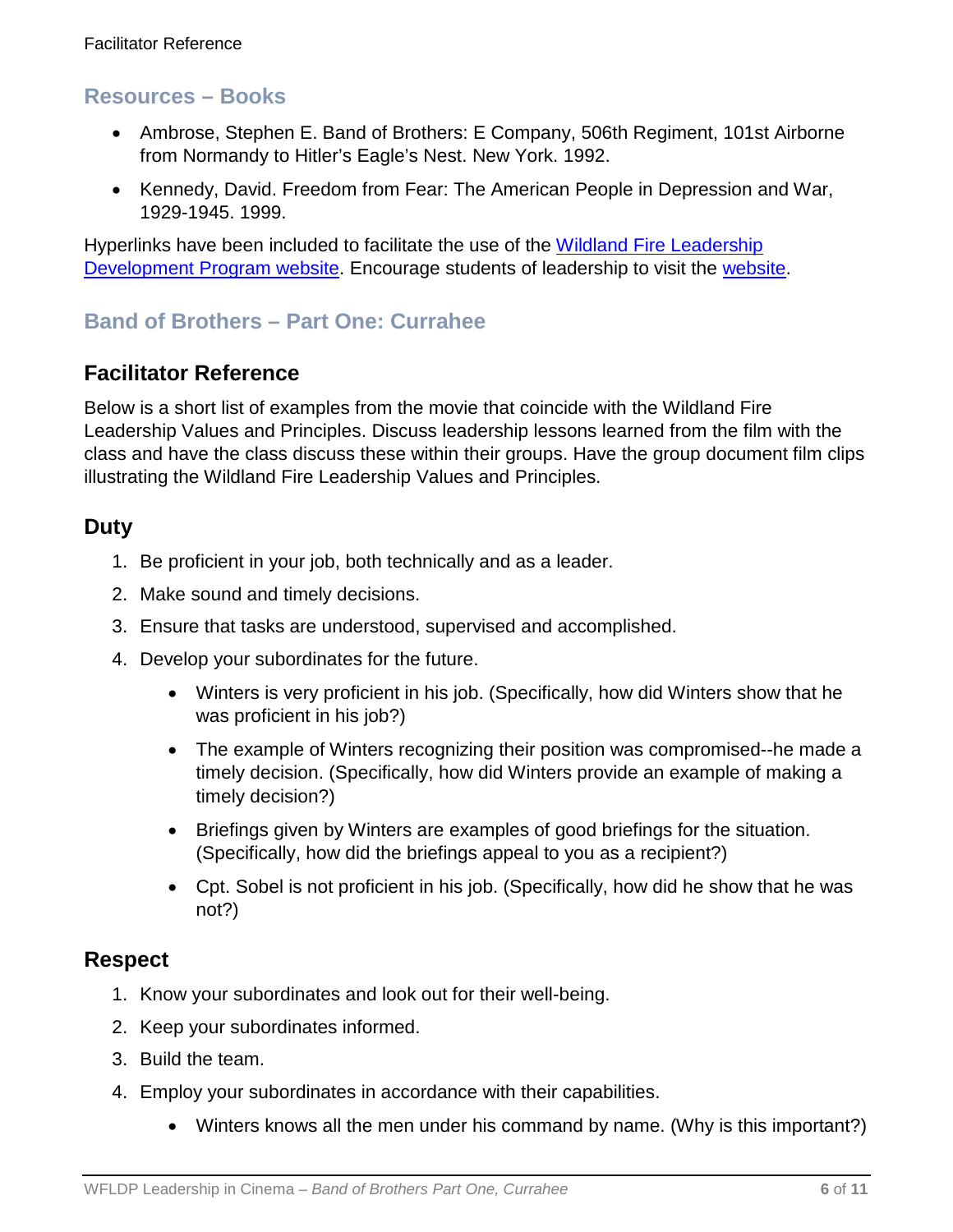- Lt. Sobel does not keep the subordinates under his command informed, by tricking them with rewarding meal then making them run Curahee. (How does this reflect Sobel's lack of respect to his subordinates?)
- Lt. Sobel inadvertently builds a team with his lack of respect for them. (How does this come true?)
- When Lt. Sobel wants the names of certain men and their infractions, Winters selects individuals for punishment because it is their turn. (How does this fall under the "respect" principle?)

### **Integrity**

- 1. Know yourself and seek improvement.
- 2. Seek responsibility and accept responsibility for your actions.
- 3. Set the example.
	- Winters knew his capabilities and that of his men. (By his actions, could you assume that he embodied the "know yourself" principle?)
	- Winters was the first man to reach the rock in the run up Curahee. (How does Winters set the example to the rest of EZ company?)
	- Winters shares in the hardships of his subordinates. (What sorts of examples can you give of him sharing in the hardships of his subordinates?)

# **Questions To Generate Further Discussion**

Excerpt from: "Leaders We Would Like to Meet" Interviews

- 1. What makes you want to follow someone?
- 2. What kind of leader do you think you are? What do you think others would say?
- 3. If you were to pick three of the most important character traits for an effective leader, what would those be?
- 4. Are leaders born or made?
- 5. Who are some of the individuals that had a significant influence on your life? Currently, who do you think is leadership role model and why?
- 6. If you are not currently in fire, how do you think this movie could be applied to your job?
- 7. What are some of the toughest decisions or dilemmas you have faced? What helped to guide you through those situations?
- 8. Why do you think people follow you?
- 9. How do some of the events in Band of Brothers apply specifically to your job, to your personal life?
- 10.Which character in Band of Brothers do you think is most like you?
- 11.How do you go about initiating a new idea in order to put it into practice?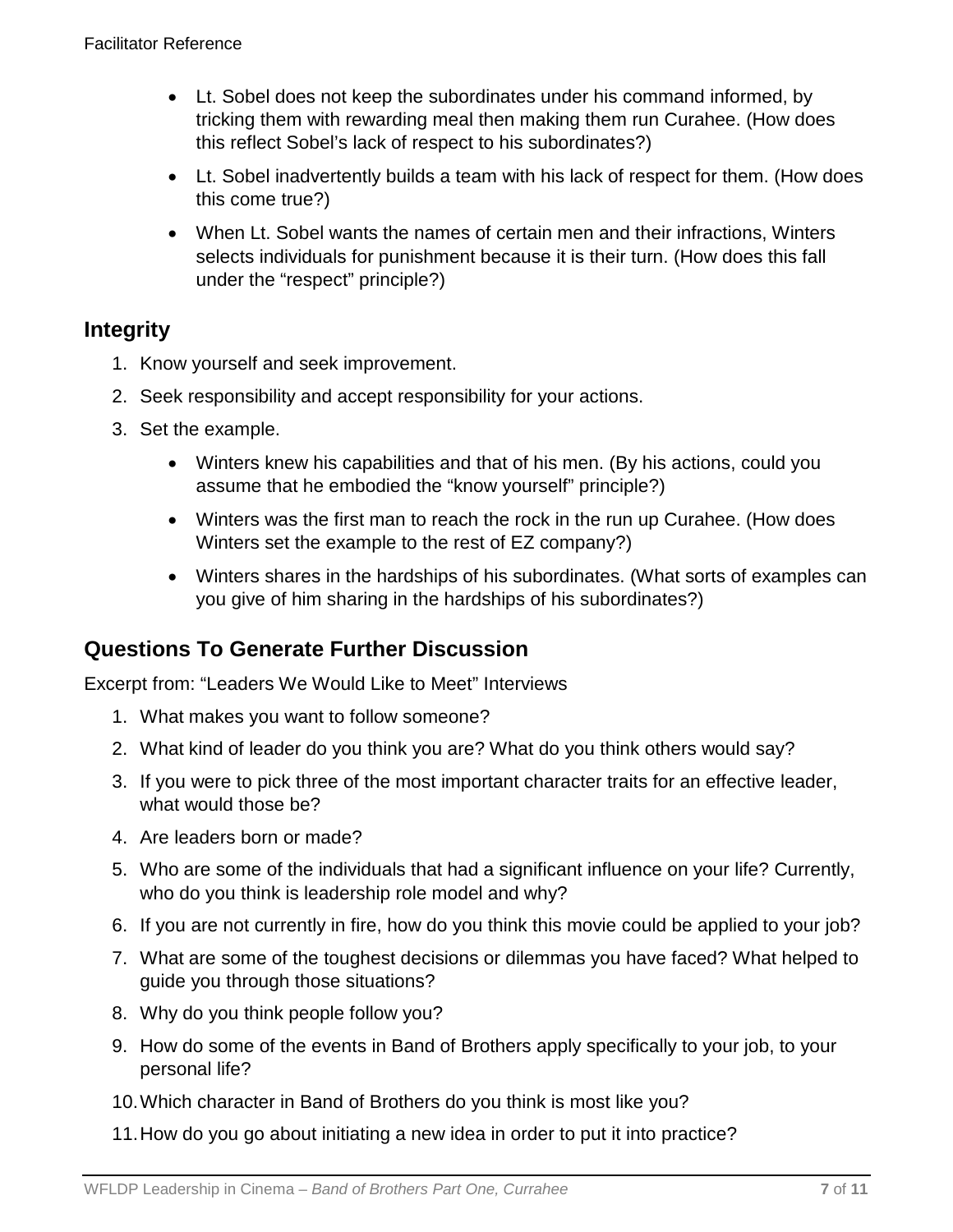- 12.Regarding leadership, what quotes come to mind?
	- "Before honor comes humility." Proverbs
	- "Lead me, follow me, or get out of my way." General George Patton
	- "Leadership is not only doing the right thing, but it is doing the right thing at the right time." Life Application Bible
	- "Leaders are not born, they are made. They are made by hard effort, which is a price all of us must pay to achieve any goal that is worthwhile." Vince Lombardi
	- "Only one man in a thousand is a leader of men, the other 999 follow women." Groucho Marx

# **Band of Brothers – Part One: Currahee**

Document film clips illustrating the Wildland Fire Leadership Values and Principles and discuss leadership lessons learned from the film with the class.

# **Duty**

- 1. Be proficient in your job, both technically and as a leader.
- 2. Make sound and timely decisions.
- 3. Ensure that tasks are understood, supervised and accomplished.
- 4. Develop your subordinates for the future.

#### **Respect**

- 1. Know your subordinates and look out for their well-being.
- 2. Keep your subordinates informed.
- 3. Build the team.
- 4. Employ your subordinates in accordance with their capabilities.

#### **Integrity**

- 1. Know yourself and seek improvement.
- 2. Seek responsibility and accept responsibility for your actions.
- 3. Set the example.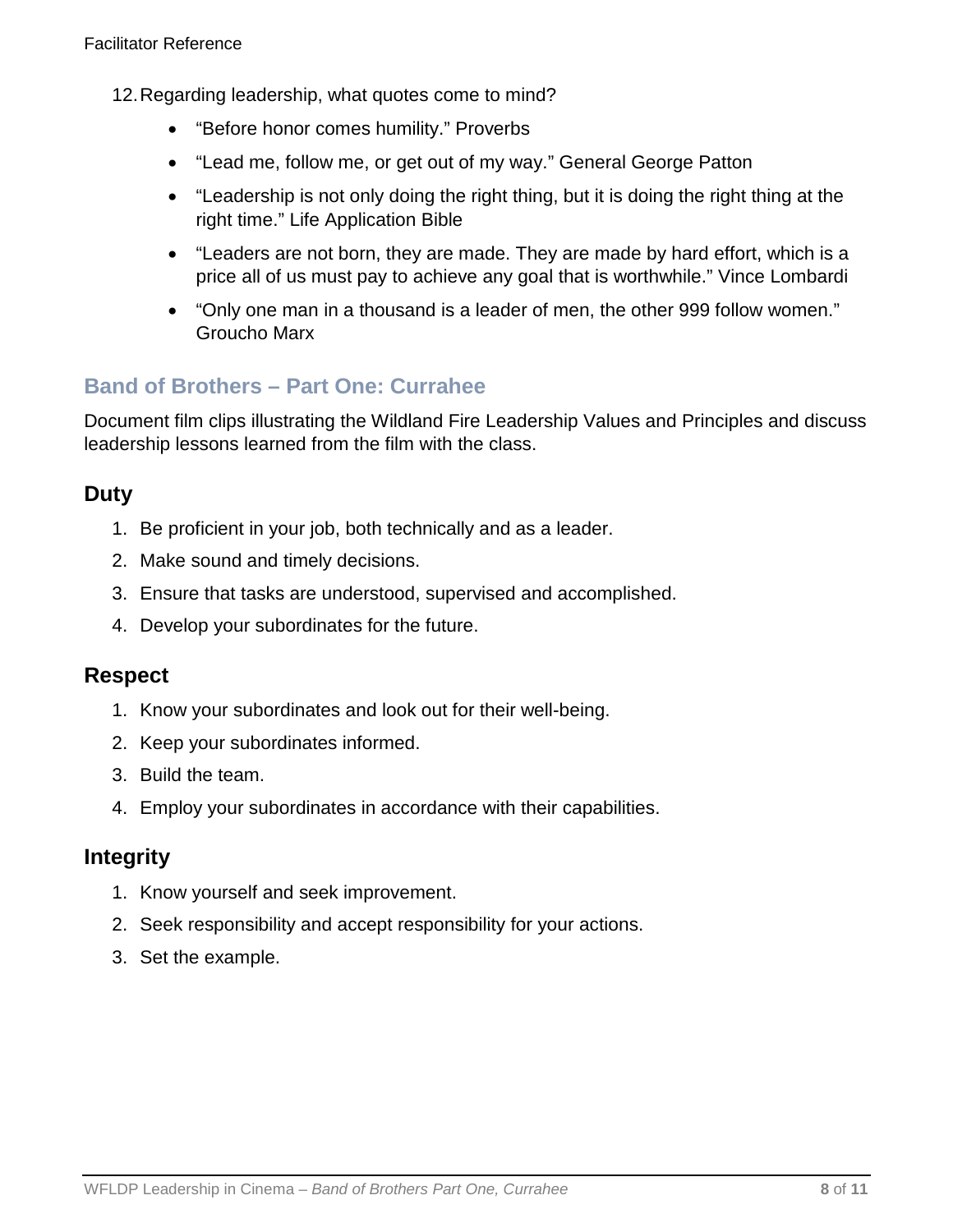#### Be proficient in your job, both technically & as a leader.

- Take charge when in charge.
- Adhere to professional standard operating procedures.
- Develop a plan to accomplish given objectives.

#### Make sound & timely decisions.

- Maintain situation awareness in order to anticipate needed actions.
- Develop contingencies & consider consequences.
- Improvise within the commander's intent to handle a rapidly
- changing environment.

#### Ensure that tasks are understood, supervised, accomplished.

- Issue clear instructions.
- Observe & assess actions in progress without micro-managing.
- Use positive feedback to modify duties, tasks & assignments when appropriate.

#### Develop your subordinates for the future.

- Clearly state expectations.
- Delegate tasks that you are not required to do personally.
- Consider individual skill levels & developmental needs when assigning tasks.

#### Know your subordinates and look out for their well-being.

- Put the safety of your subordinates above all other objectives.
- Take care of your subordinate's needs.
- Resolve conflicts between individuals on the team.

#### Keep your subordinates informed.

- Provide accurate & timely briefings.
- Give the reason (intent) for assignments & tasks.
- Make yourself available to answer questions at appropriate times.

#### **Build the team.**

- Conduct frequent debriefings with the team to identify lessons learned.
- Recognize accomplishments & reward them appropriately.
- Apply disciplinary measures equally.

#### Employ your subordinates in accordance with their capabilities.

- Observe human behavior as well as fire behavior.
- Provide early warning to subordinates of tasks they will be responsible for.
- Consider team experience, fatigue & physical limitations when
- accepting assignments.

#### Know yourself and seek improvement.

- Know the strengths/weaknesses in your character & skill level.
- Ask questions of peers & supervisors.
- Actively listen to feedback from subordinates.

#### Seek responsibility and accept responsibility for your actions.

- Accept full responsibility for & correct poor team performance.
- Credit subordinates for good performance.
- Keep your superiors informed of your actions.

#### Set the example.

- Share the hazards & hardships with your subordinates.
- Don't show discouragement when facing setbacks.
- Choose the difficult right over the easy wrong.





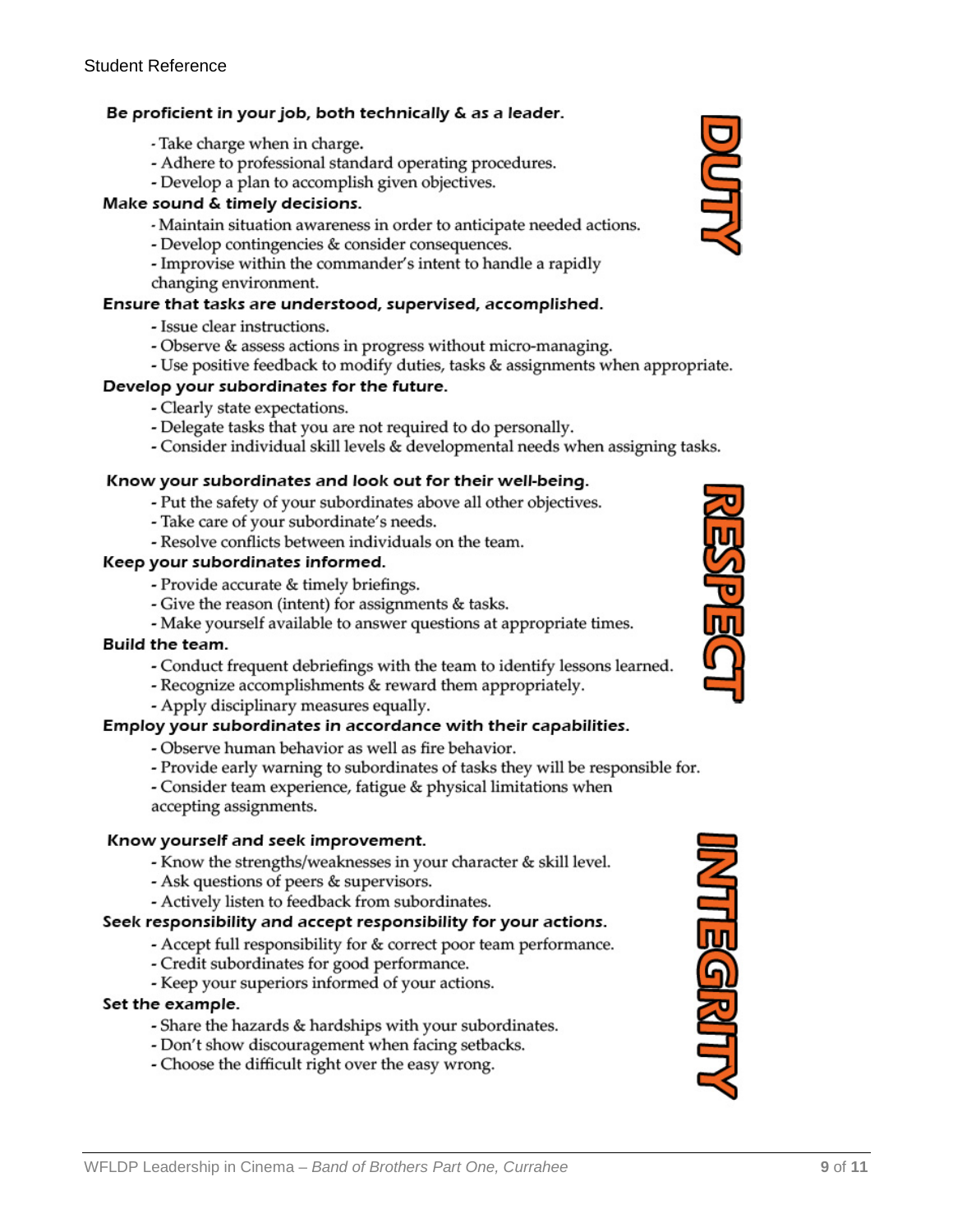

### **Leadership Self Development Plan**

For Wildland Firefighters...a Lifetime of Learning

**Next level of leadership:**

**Directed reading (Professional Reading Program) and other self-study:**

**Training (Next wildland fire L- and S-courses):**

**Details (Temporary assignments with new or increased responsibility):**

**Mentor (Identifying and asking a role model to provide guidance):**

**Outside Activities (Associations, volunteer programs, higher education, etc.)**

| Employee:   | Date: |
|-------------|-------|
|             |       |
| Supervisor: | Date: |